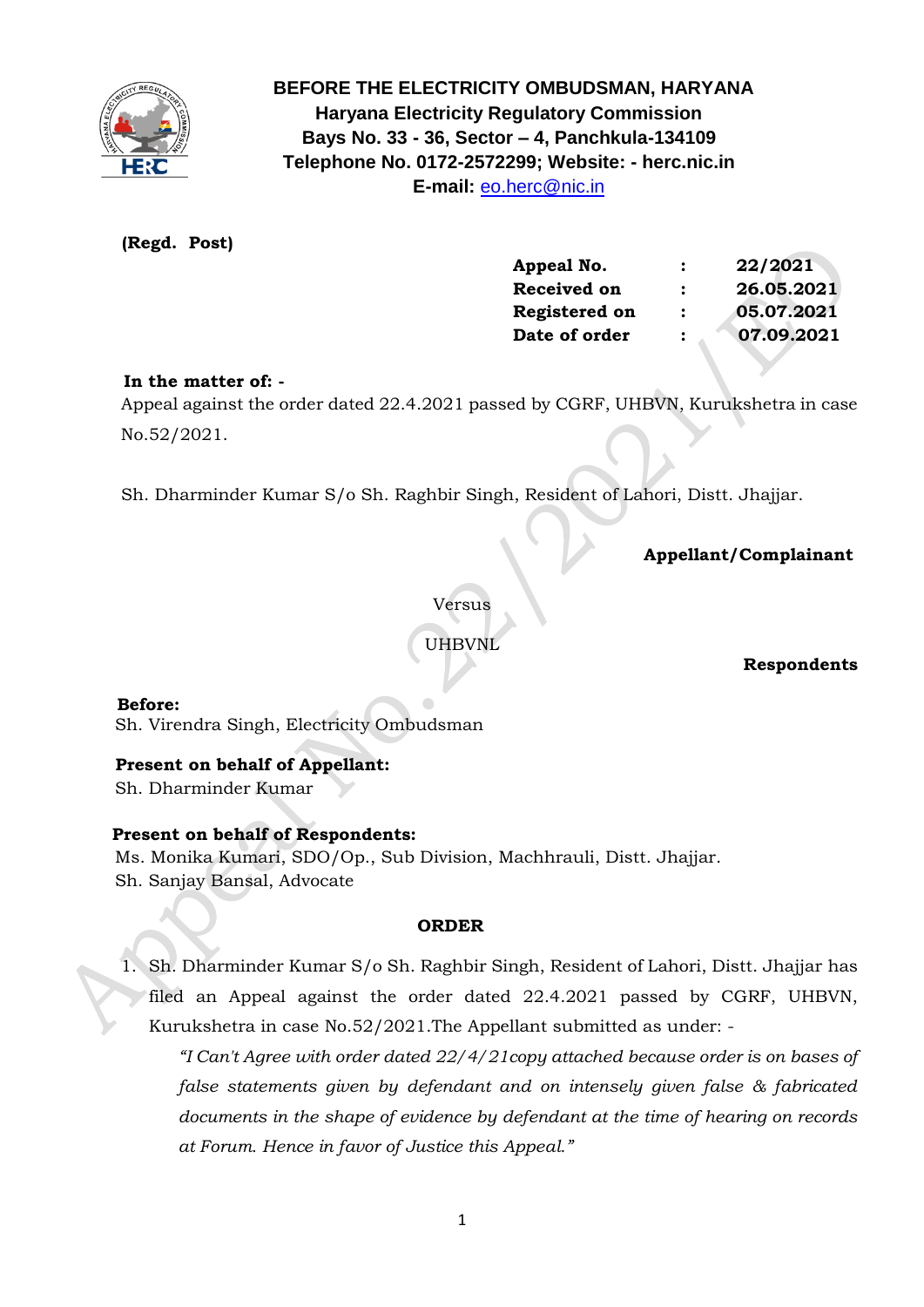- 2. The appeal was registered on 05.07.2021 as an appeal No. 22/2021 and accordingly, notice of motion to the Appellant and the Respondents was issued on 07.07.2021 for hearing the matter on 19.07.2021.
- 3. Hearing was held on 19.07.2021, as scheduled. The counsel for the respondents submitted that he could receive the engagement letter from L.R., HPU, Panchkula that day only and would require some time to prepare the reply of the appeal. Acceding his request, the matter was adjourned to 29.07.2021.
- 4. The SDO/Op., Sub Division, Machhrauli, Distt. Jhajjar vide his email on 28.07.2021 has submitted the reply to the appeal as under: -
	- ➢ **Regarding change of mode of supply**: That Point 1 is replied in this way that the estimate was framed on consumer/complainant's request for change of mode of supply of Luhari Dhani, from 11 KV Luhari AP Feeder to 11 KV Patauda RDS feeder. Now vide estimate no. JMSD-146/2021-22 amounting to Rs.17,725/- for connecting the RDS electricity supply, respondent informed the complainant to deposit the estimate cost of Rs. 17725/-, vide Memo No. 7257 dated 27-04-2021 which is annexed as Annexure R-1. The complainant deposited the estimated cost vide BA-16 No. 362/123184 dated 02-06-2021. After that the SJO issued to concerned JE Sh. Jogender Singh, vide SJO No. 55/1305 dated 02-06-2021, to get 4 No. PCC Poles withdrawn according to the estimate, from Divisional Store which is annexed as Annexure R-2. But the PCC Poles were not available in Divisional Store Jhajjar at that time due to which delay in work occurred. Now, connection work has been completed on dated 18.7.2021 and 19.7.2021 as per Nigam rules and regulations as informed by area incharge Sh. Jogender Singh JE.
	- ➢ **Regarding Electricity Bill Problem:** That Point 2 is replied in this way that the consumer account H13HC112471N has been verified and found that the consumer had no outstanding amount till 28-06-2017. After that the consumer bill was being issued on average basis reason being faulty meter. Consumer had applied for MCO and paid the MCO fees vide BA-16 No. 329/111028 dated 22-05-2017, but due to misplace of MCO, the meter could not be changed timely and consumer bill still came on average basis in 15-07-2018. The consumer again intimated to this office vide registered complaint no. 300 dated 06-03-2019 in which the complainant raised the matter of not effecting of MCO and disconnected the supply for 19 months. The respondent department checked the complaint register, whether the supply was disconnected for 19 months or not for the period of 7/2017 to 3/2019, but no complaint found written in this regard. Only one complaint found with complaint no. 300 dated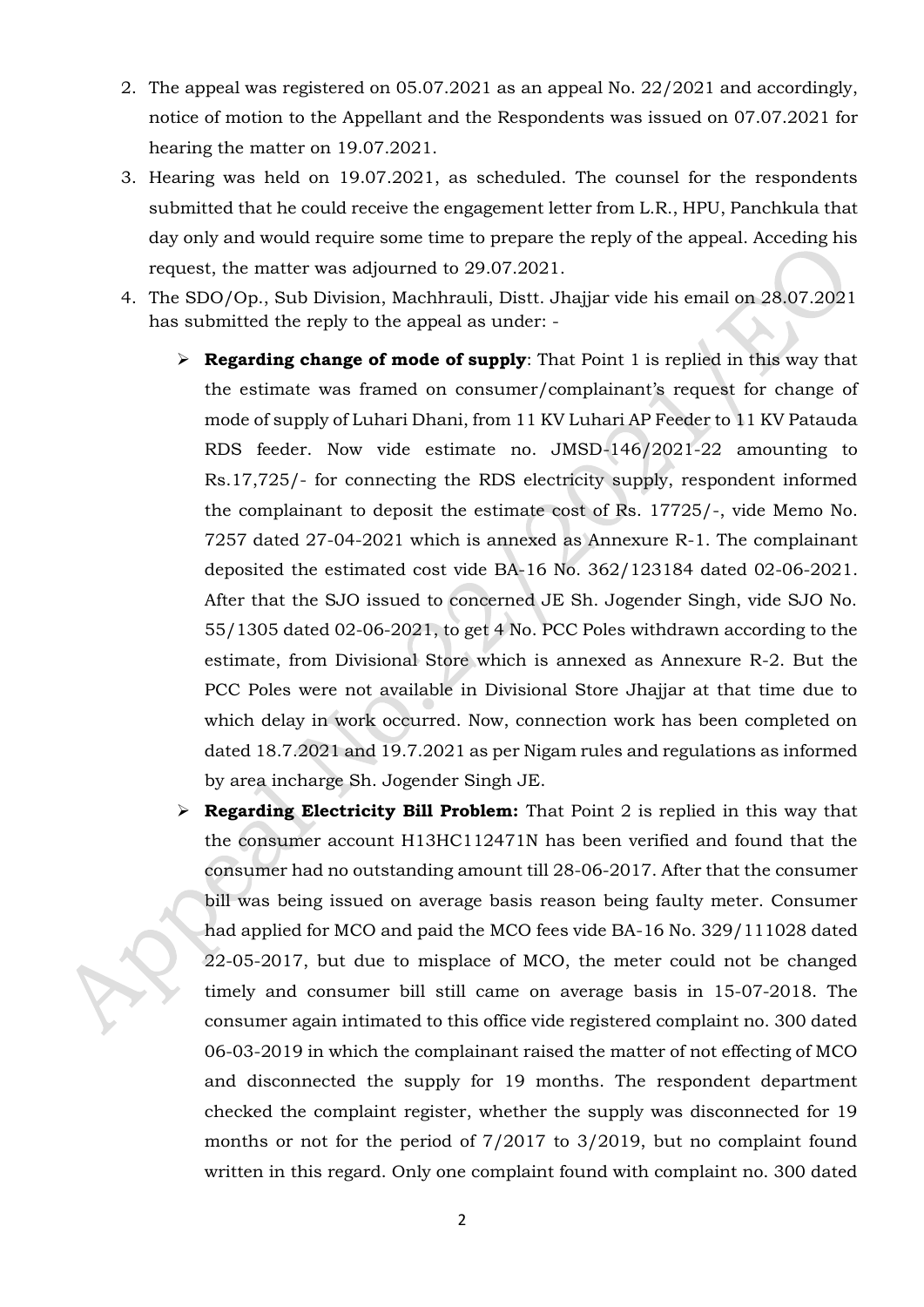06-03-2019, in which the consumer raised the matter of not effecting MCO and disconnecting the supply for 19 months. This complaint is of dated 06-03-2019 which has been filed by the complainant after passing of 19 months. After that the MCO got effected vide MCO No. 10/412 dated 07-03-2019, but due to some clerical mistake, the MCO got effected in H13HC110247 instead of H13HC112471, due to which consumer bill continued on average basis. Now, after looking the complete detail of consumer account from 8/2017 to 2/2021, the overall bill of consumer has been corrected by charged on MMC. The new meter reading from 09-08-2019 to 20-01-2021 is only 628 units i.e. 26.16 units per months. So, considering as a base consumer bill has been rectified by taking minimum monthly consumption of Rs. 533/- (SOP 460/FSA10/ED3/MR 60 (Rs. 30/- per month) which comes out to Rs. 11726/ for 22 bills. The details of this description are mentioned in the consumer cash receipt book which is annexed as Annexure R-3. During above said period consumer paid Rs.737/-which has been deducted with surcharge and total payable bill at 1/2021 is Rs. 10878/-.

- $\triangleright$  It is, therefore, respectfully prayed that keeping in view the submission made in this reply the appeal of the Appellant/ Complainant may kindly be dismissed with exemplary costs in the interest of justice. As the complainant did not file any complaint regarding disconnection of power supply from the period of 7/2017 to 3/ 2019. So, there is no question of disconnection of power for 19 months. Now complainant has been charged on MMC for those 19 months, which he is denying to pay by saying he has not used power supply for such period. Whereas consumer has not proved that he has not used electricity for these 19 months. So, the demand of complainant is wrong, unlawful and a sheer wastage of valuable time of this Hon'ble Commission. So, this office requests to the Commission to dismiss the appeal and give the direction to consumer for paying the MMC charges.
- ➢ Any other relief which this Hon'ble Commission deems just and proper in the circumstances of the case may also be granted to replying respondent.
- 5. Hearing was held on 29.07.2021, as scheduled, through video-conferencing in presence of both parties. The appellant informed that he received the reply of the appeal two days ago and will require some time to prepare the rejoinder of the reply. Acceding his request, the matter was adjourned to 12.08.2021.

#### 6. **The Appellant vide email dated 12.08.2021 has submitted as under: -**

➢ On dated 26.05.2021 complaint to HERC, Panchkula through email eo.herc@nic.in. That complainant cannot agree with order dated 24.04.2021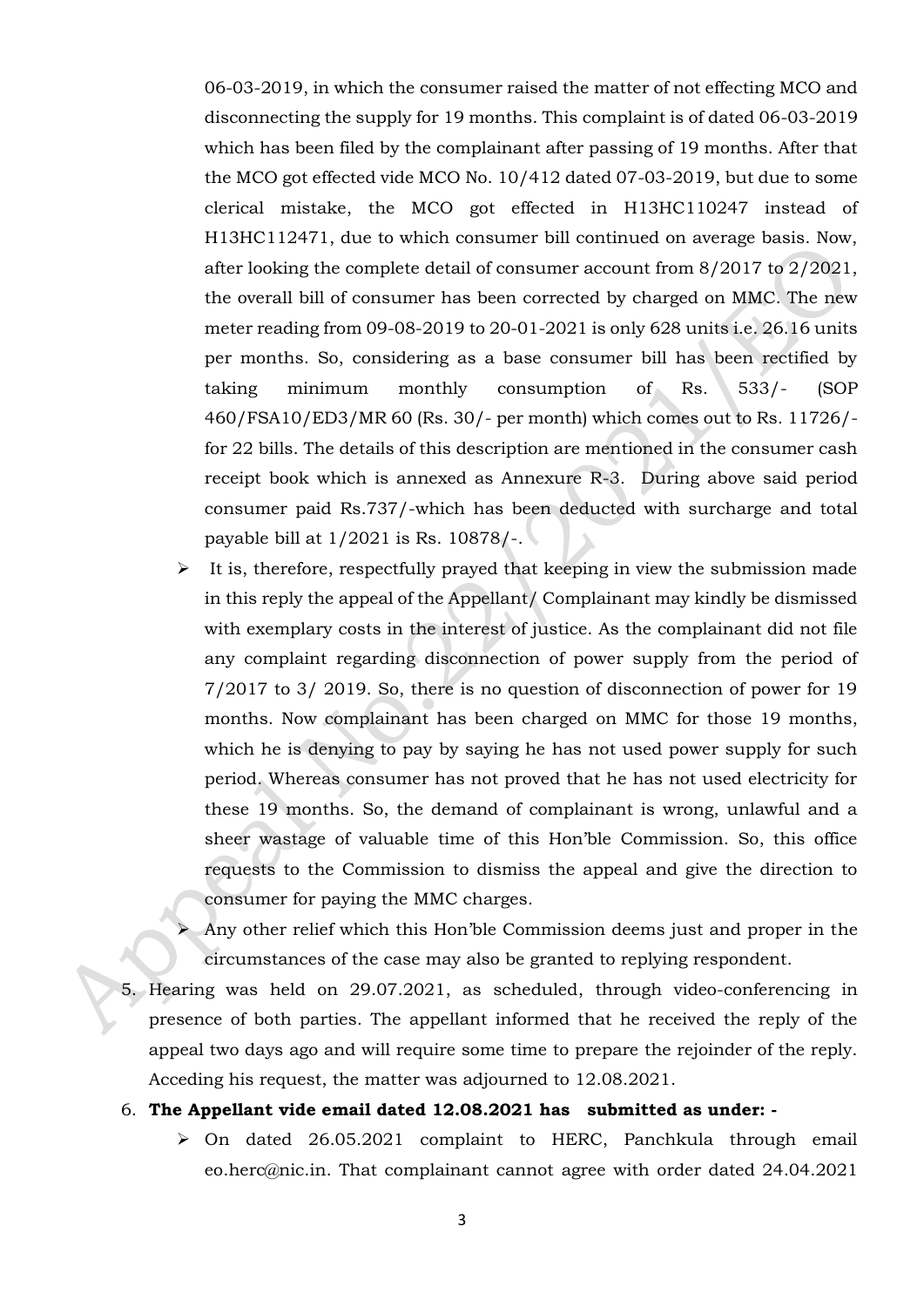passed by Hon'ble HERC (copy attached) because order is on basis of false statements given by defendants and on intensely given false and fabricated documents in the shape of evidence by defendants at the time of hearing on records at Hon'ble CGRF hence in favour of justice this appeal.

- ➢ On the basis of contents reply by Respondents on dated 28.07.2021 Para 1 to 2-point wise reply in hindi language.
- $\triangleright$  1. Regarding change of mode of supply :- यह कि शिकायतकर्ता/उपभोकता का घरेलु श्रेणी (D.S) का बिजली मीटर लगभग 15 साल से लगातार कृषी श्रेणी (A.P) बिजली लाईन से बिजली विभाग झज्जर दवारा बिजली उपल्बध कराई जा रही थी क्योकि उस समय उपभोकता के घरेलु श्रेणी क्नैकशन के पास LT लाईन घरेलु श्रेणी की बिजली लाईन थी । अब जब कुछ सालो से घरेलु लाईन शिकायतकर्ता/उपभोकत्ता की साईट से 10 कदम की दूरी से गुजर रही है तो शिकायतकर्ता/उपभोकता को बगैर किसी अन्य श्ल्क के AP लाईन से DS बिजली लाईन पर कनैक्शन स्थानांतरित किये जाने की अपील की गई थी। किंतु दिनांक 15.03.2021 को एस. डी. ओ./ रिस्पोन्डेंट ने माननिय CGRF के समक्ष सुनवाई के दौरान अपने पहले रिप्लाई में अपने कार्यालय पर ही बैठकर Tented रिप्लाई लिखित रुप से दिया गया जिसमें नियमो का हवाला दे झुठा कथन अंकित करते ह्ए शिकायतकर्ता/उपभोकता की साईट को नजदीक गांव की फिरनी से दूरी 1500 मीटर से ज्यादा दिखाये जाने के कारण शिकायतकर्ता/उपभोकत्ता का घरेलु श्रेणी का प्**राना बिजली कनैकशन पास ही से ग्**जर रही घरेलु बिजली लाईन से क्लैकट नही किया जा सकता दर्शाया ।
- दिनांक 05.04.2021 मेमो न0 7054 दवारा SDO/Respondent ने अपने दूसरे रिप्लाई में माननिय CGRF दवारा दिशानिर्देशो आर्डर न0 38/OFFICE दिनांक 24.03.2021 की पालना में जोईंट कमेटी की रिपोर्ट के आधार पर बिजली निगम के नियमो अनुसार शिकायतकर्ता/उपभोकता की साईट सभी मापदंड पूरे करते है का लिखित रिप्लाई दिया गया ।
- उपभोक्ता ने सिर्फ नियम अनुसार अपने लगभग 15 साल पुराने घरेलु कनैकशन को जो कि AP सर्विस से कनैक्ट था जिसके बिजली बिल की अदायगी समय पर लगातार घरेलु सर्विस के अनुसार दी गई एव्म बिजली AP सर्विस होने के कारण कम समय बिजली की ही पुर्ती हो पाई थी उसे बगैर अन्य शुल्क के बिजली निगम के नियमो के अनुसार AP सप्लाई फिडर से डीसकनैकट कर RDS फीडर पर निशुल्क कनैक्ट कर केबल कनैक्शन दिया जाना था ।

4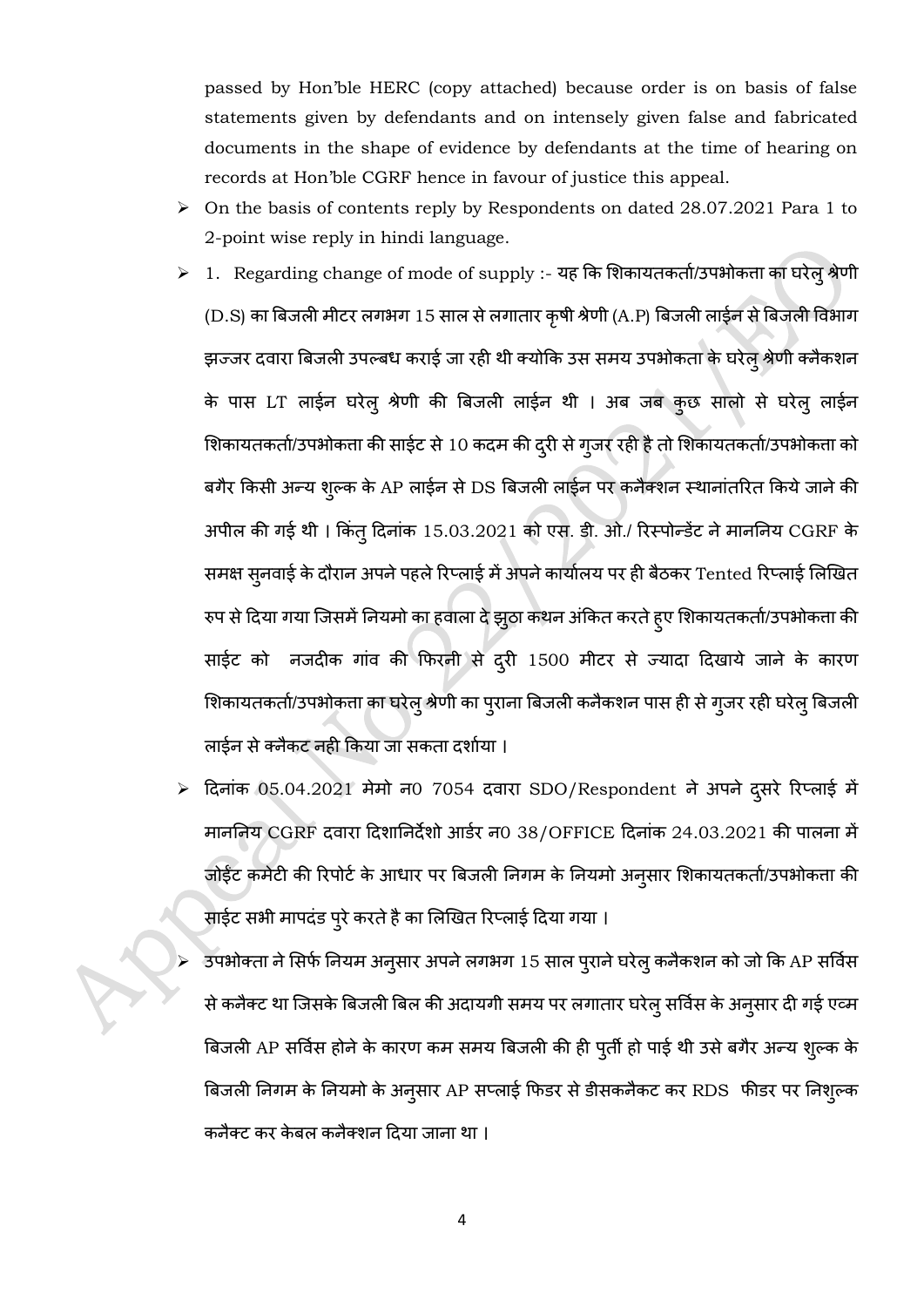- यह कि शिकायतकर्ता/उपभोकता पर जबरन  $\,$  Estimate no.  $\,$  JMSD  $\,146/2021$ - $22$  Amt.  $\,$  Rs. 17,725/- थोपा गया है। शिकायतकर्ता/उपभोकता ने ना चाहते हुए माननिय CGRF के आदेशो अनुसार दिनांक 02.06.2021 को उक्त Estimated Cost जमा कराई गई परंतु रिस्पोंडेटस ने आदेशो कि पालना ना कर शिकायतकर्ता/उपभोकता को नियमित समय पर भी RDS बिजली सप्लाई ना दी उपरांत दिनांक 18.07.2021 व 19.07.2021 को आनन फानन में लगभग 1 घंटे में 4 PCC बिजली पोल की जगह 2 बिजली पोल PCC के लगा केबल कनैकश्न RDS फीडर से चालु किया गया जिसमे भारी लापरवाही पोल लगाने व उपयुक्त सामान में बरती गई नियम/आदेशो की समयबध जान बुझकर पालना ना कर गलत झुठे रिप्लाई देकर मामले सम्बंधित अधिकारियो ने ना केवल लापरवाही की बल्कि शिकायतकर्ता/उपभोकत्ता एव्म सरकारी राजकोश को आर्थिक हानि पहुचाए जाने का कार्य अपनी शक्तियो का दरूपयोग किया ।
- $>$  2. Regarding Electric Bill Problem :- यह कि शिकायतकर्ता/उपभोकता की बिजली केबल व मीटर (DS) दोनो जल जाने/क्षतिग्रस्त हो जाने पर दिनांक 22.05.2017-BA-16NO-329/111028 को MCO फीस अदा कर सवय्म दवारा बाजार से नया बिजली मीटर खरिद कर बिजली विभाग में नियमान्सार जमा कराने उपरांत क्षतिग्रस्त केबल को ठीक करने बिजली शिकायत रजिस्टर ग्राम लुहारी में शिकायत कई बार दर्ज की गई व नया मीटर लगाये जाने बारे भी शिकायत दर्ज की गई । परंतु लगभग 19 महिने तक समबंधित बिजली विभाग के संबधित अधिकारियो ने अन्चित लाभ के चलते जान ब्झकर बिजली की सप्लाई चालु नही कराई उपरांत शिकायतकर्ता/उपभोकता ने अपनी साईट पर लगभग 2 किलोवाट सोलर पैनल सिस्टम मजब्रन लगवाना पडा उपरांत दिनांक 15.07.2018 व 06.03.2019 को SDO माछरौली झज्जर को शिकायत करने उपरांत दिनांक 09.03.2019 को MCO न0 10/412 Effected हुआ किंत् MCO 10/412 Effected Date 09.03.2019 को किसी अन्य व्यक्ति के खाते से काटा गया एव्म शिकायतकर्ता/उपभोकता से किसी अन्य के खाते में ही बिजली बिल की राशी ठीक कर रुप्ये 737/- जमा कराये गये उपरांत जान ब्झकर शिकायतकर्ता/उपभोकत्ता को मानसिक, शारीरिक एव्म आर्थिक तौर पर हानि पह्चाने कि नियत से गलत MCO Effected Dated 09.03.2019 को अप्रेल 2021 तक लगभग 2 साल तक ठीक नही किया गया ।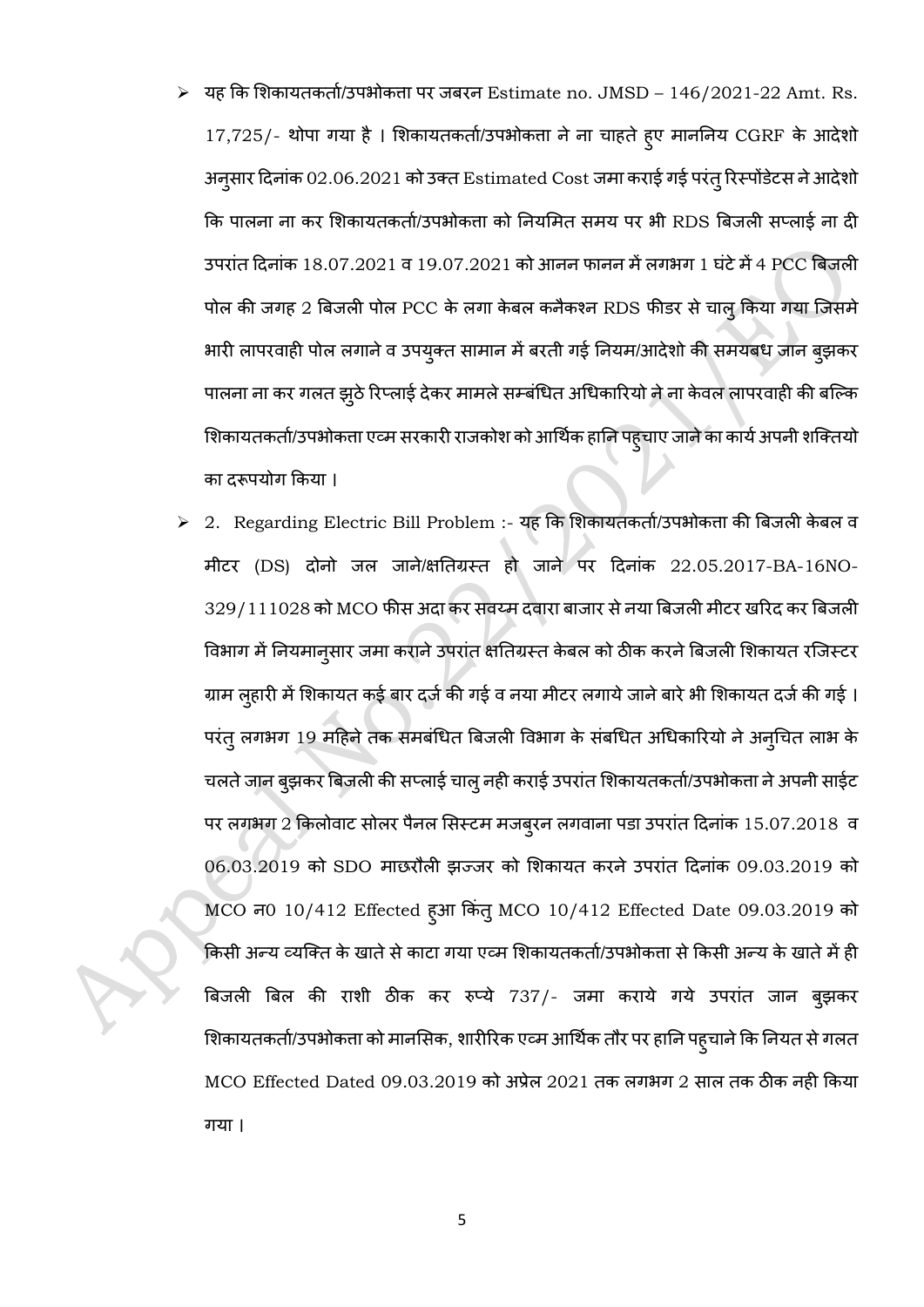- $>$  अत: लगभग 19 महिने शिकायतकर्ता/उपभोकता को बिजली सप्लाई नही कि गई जिस बारे शिकायत रजिसटर ग्राम लुहारी में शिकायत दर्ज होने उपरांत भी मामले संबनधित बिजली अधिकारियो ने माननीय CGRF के समक्ष दौराने जांच झूठे ब्यान अंकित कराये गये जो की शिकायत रजिस्टर ग्राम लुहारी दिनांक 25.05.2017 से 09.03.2019 तक बिजली विभाग झज्जर के कबजे में ही है ।
- माननीय चैयरपर्शन  ${\rm CGRF}$  के बार बार निर्देश के बावज् ${\mathfrak a}$  शिकायतकर्ता/उपभोकता का  ${\rm MCO}$  ठीक नही किया गया बल्कि SDO/Respondent आदि बिजली विभाग झज्जर मामले सन्बंधित अधिकारियो ने एक राय होकर मामले का गलत तरिके से निपटान कराने की ब्री नियत, चालाकी, फर्जी एटम धोखधडी कर दिनांक 19.04.2021 मेमो न0 7214 के रिप्लाई में झूठा कथन अंकित कर माननिय CGRF के समक्ष एक फर्जी, झुठा बिजली बिल शिकायतकर्ता/उपभोकता के नाम व बिजली खाते का निर्माण (पीले रंग का बिजली बिल) निर्माण कर उसमे MCO ठीक किये जाने की झुठी प्ष्टी तथा झुठी अदायगी रकम दर्शा झुठा व फर्जी बिजली बिल सबुत के तौर पर पेश कर दिया जो की Annexure 1/ P9 है। सही बिल, बिल आधार- (MIN/Meter Burn on Average Basis No  $JCO$  62647/2808) बिल राशि 18502 (रंग लाल बिजली बिल) dated 28.04.2021 व बिल न0 2150 जो िी Annexure 1/P19 है।
- $\triangleright$  It is therefore respectfully prayer that keeping in view the submission made in this reply of the respondents may kindly be dismissed with take contingence against respondents and kindly order to file criminal case against culprits/Respondents with exemplary compensation in favour of appellant/complainant in the interest of justice.
- ➢ Any other relief this Hon'ble commission deems fit and proper in the circumstances in the case may also be granted to replying appellant/complainant.
- 7. Hearing was held on 12.08.2021, as scheduled. During the hearing, the respondent informed that her counsel could not present due to some urgent work and requested for adjournment. Acceding her request, the matter was adjourned to 26.08.2021.
- 8. Hearing was held on 26.08.2021, as scheduled, through videoconferencing, but the Appellant delinked due to some unknown reasons and could not be contacted on his mobile number. The matter was adjourned to 7.9.2021.
- 9. Final hearing was held on 07.09.2021 through video conferencing in the presence of both the parties. Both parties argued in detail reiterating their written submissions.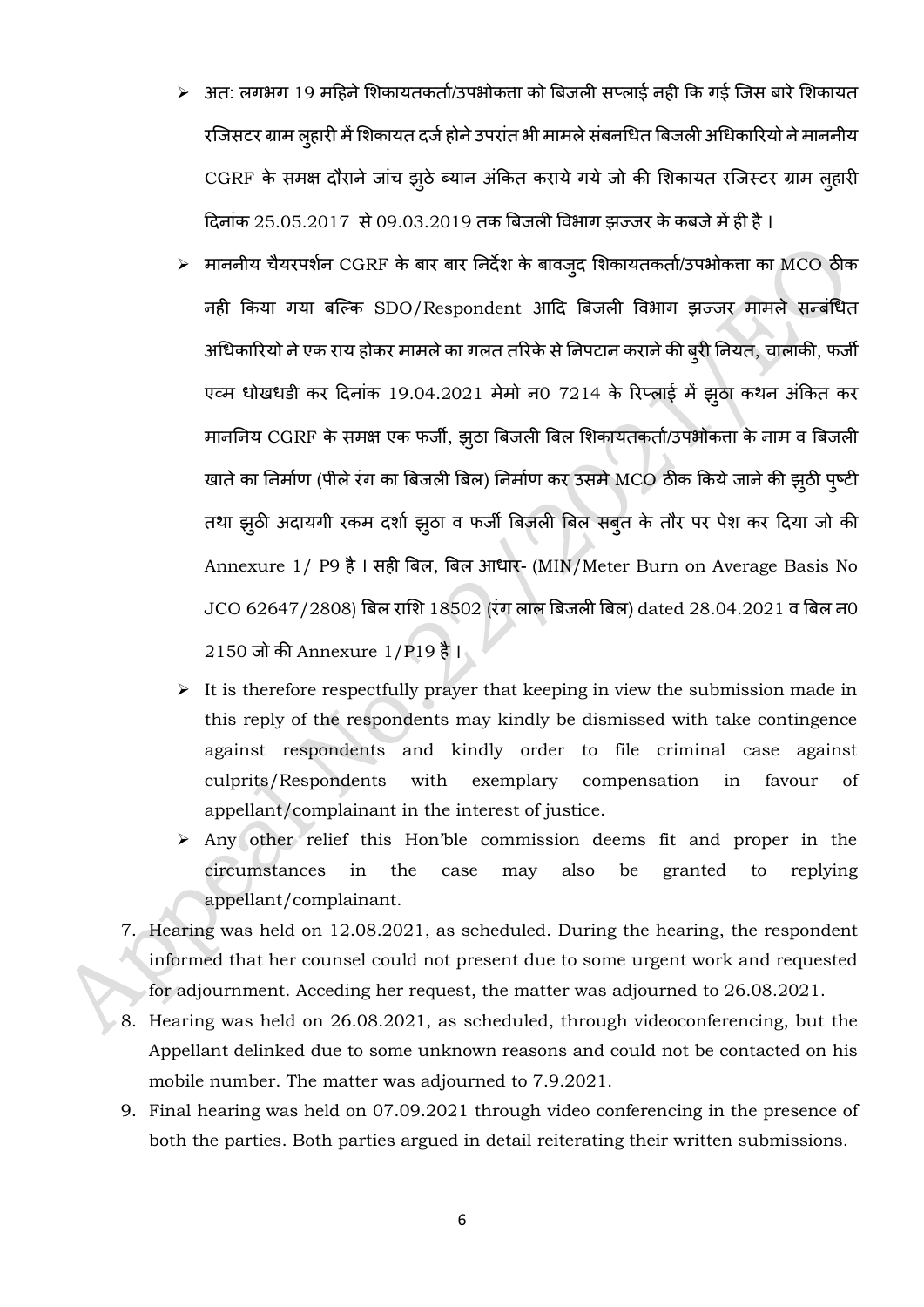- ➢ After going through documents put on record and hearing arguments/counter arguments of parties, it has come forth that the appellant had raised two issues before CGRF. First issue was regarding non-shifting his DS connection from AP feeder to DS feeder because there were less supply hours on AP feeder. The DS connection has been shifted on RDS feeder on 19.07.2021 and the respondent SDO has attributed the delay in shifting to non-availability of poles in the departmental store.
- ➢ Second issue was non-replacement of defective meter and non-issuing correct bill. MCO was issued by the office of the respondent SDO to replace the defective meter on 22.05.2017.but the same has misplaced in the office of respondent SDO and new MCO was issued and effected on 07.03.2019 on the complaint of the appellant dated 06.03.2019.
- ➢ The appellant further pleaded that his connection remained disconnected for period from 07/2017 to 03/2019 (19 months) and not liable to pay any bill for the period. Per contra the respondent SDO submitted that no such issue was brought by consumer in her notice earlier. Moreover, the appellant could not submit any record which proves that Nigam's supply to his premises has been disconnected during the aforesaid period. The consumer filed complaint on dated 06.03.2019 only and thereafter appropriate action has been taken in the matter. The appellant has been billed on MMC for those 19 months and is being charged on the basis of actual consumption for another period. The consumer has not deposited payment of the electricity after 28.06.2017 to the date.

In view of the above, the contention of the appellant that the respondent should not charge any bill for period from 07/2017 to 03/2019 (19 months) cannot be considered for the want of documentary evidence and hence, no merit is found in the appeal. Accordingly, the appeal is disposed of.

 Both the parties to bear their own cost. The file may be consigned to the record. Given under my hand on this day of 7<sup>th</sup> September, 2021.

# **(Virendra Singh) Dated: 7th September, 2021 Electricity Ombudsman, Haryana**

### **Endst. No. HERC/EO/Appeal No.22/2021/ Dated: -**

1. Sh. Dharminder Kumar S/o Sh. Raghbir Singh, Resident of Lahori, Distt. Jhajjar. (dharamchauhan007@gmail.com)